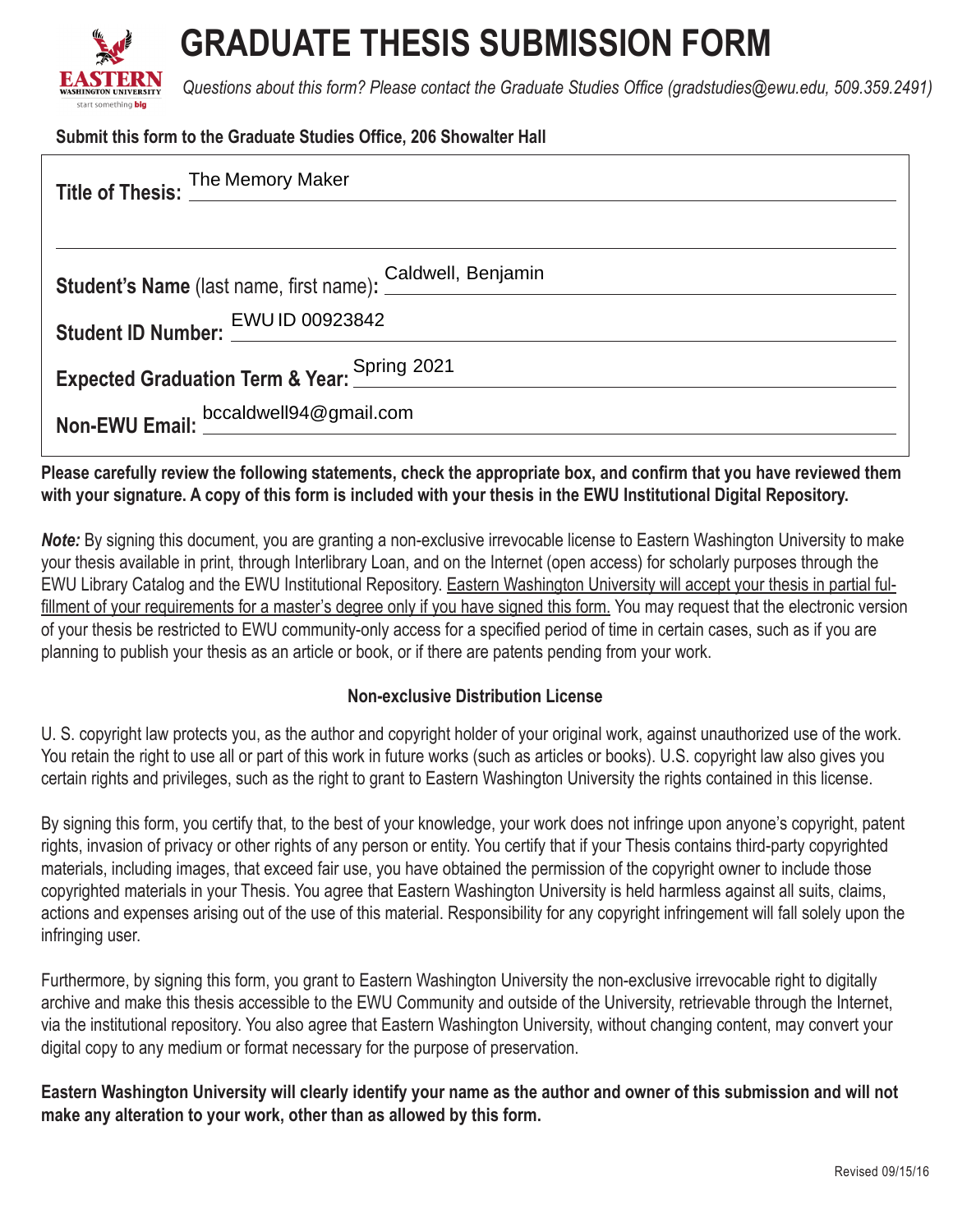### **Copyrighted Material**

| <b>Copyrighted Material</b>                                                                           |  |                                                                                                                            |  |  |
|-------------------------------------------------------------------------------------------------------|--|----------------------------------------------------------------------------------------------------------------------------|--|--|
| 1. Does your thesis contain copyrighted material that does not belong to you?                         |  |                                                                                                                            |  |  |
| Yes                                                                                                   |  | Proceed to #2                                                                                                              |  |  |
| No                                                                                                    |  | You are finished with this section. Proceed to <b>Embargoes.</b>                                                           |  |  |
| 2. Have you obtained permission from the copyright holder(s) to include that material in your thesis? |  |                                                                                                                            |  |  |
| Yes                                                                                                   |  | You must submit a copy of the permissions documentation for each piece of copyrighted<br>material included in your thesis. |  |  |
| No                                                                                                    |  | Leave copyrighted materials in your thesis and choose Perpetual Limited Access in #2 below.                                |  |  |
| No                                                                                                    |  | Delete copyrighted materials from the electronic copy of your thesis if you want it to be Open<br>Access.                  |  |  |

### **Embargoes**

| Request for Restriction of Access to Electronic Copy of Thesis to EWU Community                                                                                              |                                                                                                                                                                                       |  |  |
|------------------------------------------------------------------------------------------------------------------------------------------------------------------------------|---------------------------------------------------------------------------------------------------------------------------------------------------------------------------------------|--|--|
| Restricted access is applicable in cases such as if you are planning on incorporating your thesis into an article or book,<br>or if you have patents pending from your work. |                                                                                                                                                                                       |  |  |
| 1. Are you requesting that the electronic copy of your thesis be restricted to EWU community access only?                                                                    |                                                                                                                                                                                       |  |  |
| Yes                                                                                                                                                                          | See $#2$                                                                                                                                                                              |  |  |
| No                                                                                                                                                                           | Your Thesis will be Open Access. You are finished with this section. Sign and date this form in<br>the box below are return it to the Graduate Studies Office, 206 Showalter Hall.    |  |  |
| <b>2.</b> Do you want the restriction to be:                                                                                                                                 |                                                                                                                                                                                       |  |  |
|                                                                                                                                                                              | Limited access for a period of time, and then open access after $\Box$ 1, $\Box$ 2, or $\Box$ 5 years.                                                                                |  |  |
|                                                                                                                                                                              | Perpetual limited access. You may instruct EWU to change the status of your thesis to open<br>access at any time by signing and submitting the status change form to the JFK Library. |  |  |
|                                                                                                                                                                              |                                                                                                                                                                                       |  |  |

## **STUDENT SIGNATURE**

I have read and agree to the stipulations set forth in the Eastern Washington University Graduate Thesis Submission Form.

Student Signature: \_ Jun 10, 2021

Date: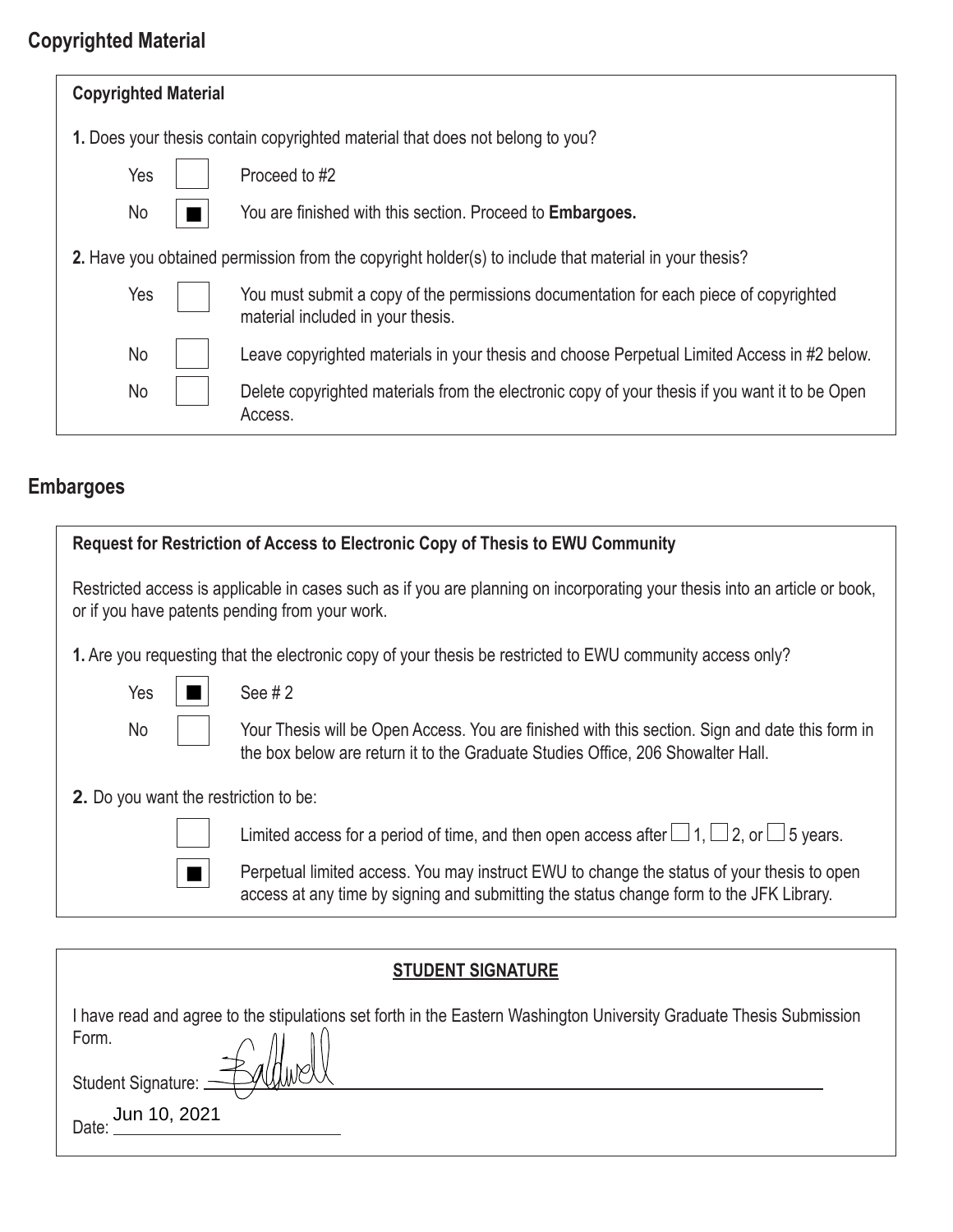### **MASTER'S THESIS**

In presenting this thesis in partial fulfllment of the requirements for a master's degree at Eastern Washington University, I agree that the JFK Library shall make copies freely available for inspection. I further agree that copying this project in whole or in part is allowable only for scholarly purposes. It is understood, however, that any copying or publication of this thesis for commercial purposes, or for fnancial gain, shall not be allowed without my written permission.

**Student Signature:** Student Signature:

Date: <u>June 10, 2021</u> June 10, 2021

Ealfwell